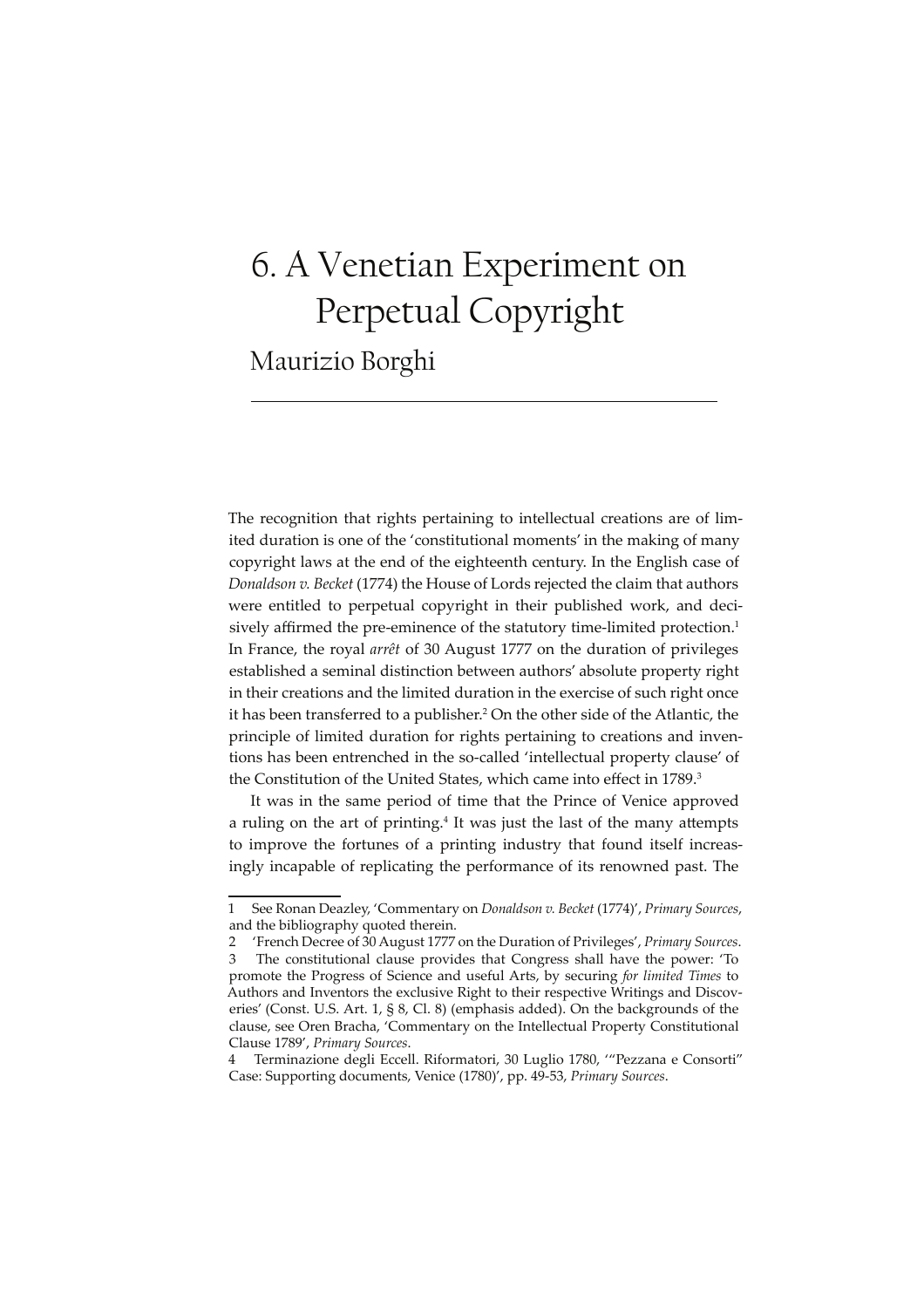ruling urged 'new efficient measures and useful remedies' in order to stop the 'current disarray' and to relieve the art from the 'present state of decadence'. The root of all troubles being 'the quantity of books lying unsold on the shelves', and this in turn being the effect of 'the excessive amount of books whose privilege has expired', upon which a number of printers 'hurl themselves all at once', so that several editions of the same book flood the market fuelling 'disorder, worse quality of printing, black-market selling by unlicensed and even foreign traders': for all these reasons it was ruled that 'licence to reprint a book whose privilege has expired shall be exclusively granted to the initial owner of the privilege', whether he was the printer or the author, 'and this for as long as he should want'.<sup>5</sup> The ruling introduced a dramatic change in the privilege system that was in force for about three centuries in the *Serenissima* Republic and privileges became, *de facto*, perpetual.

One year later, the ruling was reaffirmed in a case adjudicated before the Senate, whereby a group of booksellers and publishers (*Pezzana e Consorti*) opposed, as claimants, representatives of the Guild as respondents.<sup>6</sup> The claimants' arguments against the perpetuity of privileges were dismissed, although the Senate affirmed the need to 'carefully supervise' the effects of the newly introduced system.

In 1789, less than a decade after, the ruling was eventually revoked and the system abandoned, thus restoring the previous system of twenty year non-renewable privileges. The decree amending the privilege regulation acknowledged 'abuses and harmful consequences of perpetual privileges'.<sup>7</sup> This was the last act of the *Serenissima* Republic on the subject of the printing press.<sup>8</sup>

The Venetian experiment is a remarkable example of the difficulties that lawmakers encounter when trying to accommodate the tension between monopolies in the book trade economy and freedom to use public domain resources. From a more general perspective, this ten year experience can be regarded as a legal experiment aimed at regulating the access to – and

<sup>5</sup> Ibid

<sup>6 27</sup> Settembre 1781, reprinted in Horatio F. Brown, The Venetian Printing Press (New York: Putnam's Son; London: John C. Nimmo, 1891), pp. 315-6.

Terminazione 10 Giugno 1789, reprinted in Brown, pp. 384-8.

<sup>8</sup> On the history of the Venetian printing press in the eighteenth century see Mario Infelise, *L'editoria veneziana nel '700* (Milano: Franco Angeli, 1991). Venice's fall occurred only seven years after the mentioned decree, as effect of Napoleon's first Italian campaign. The last doge of Venice, Ludovico Manin, was deposed on 12 May 1797 after the Peace of Leoben between France and Austria.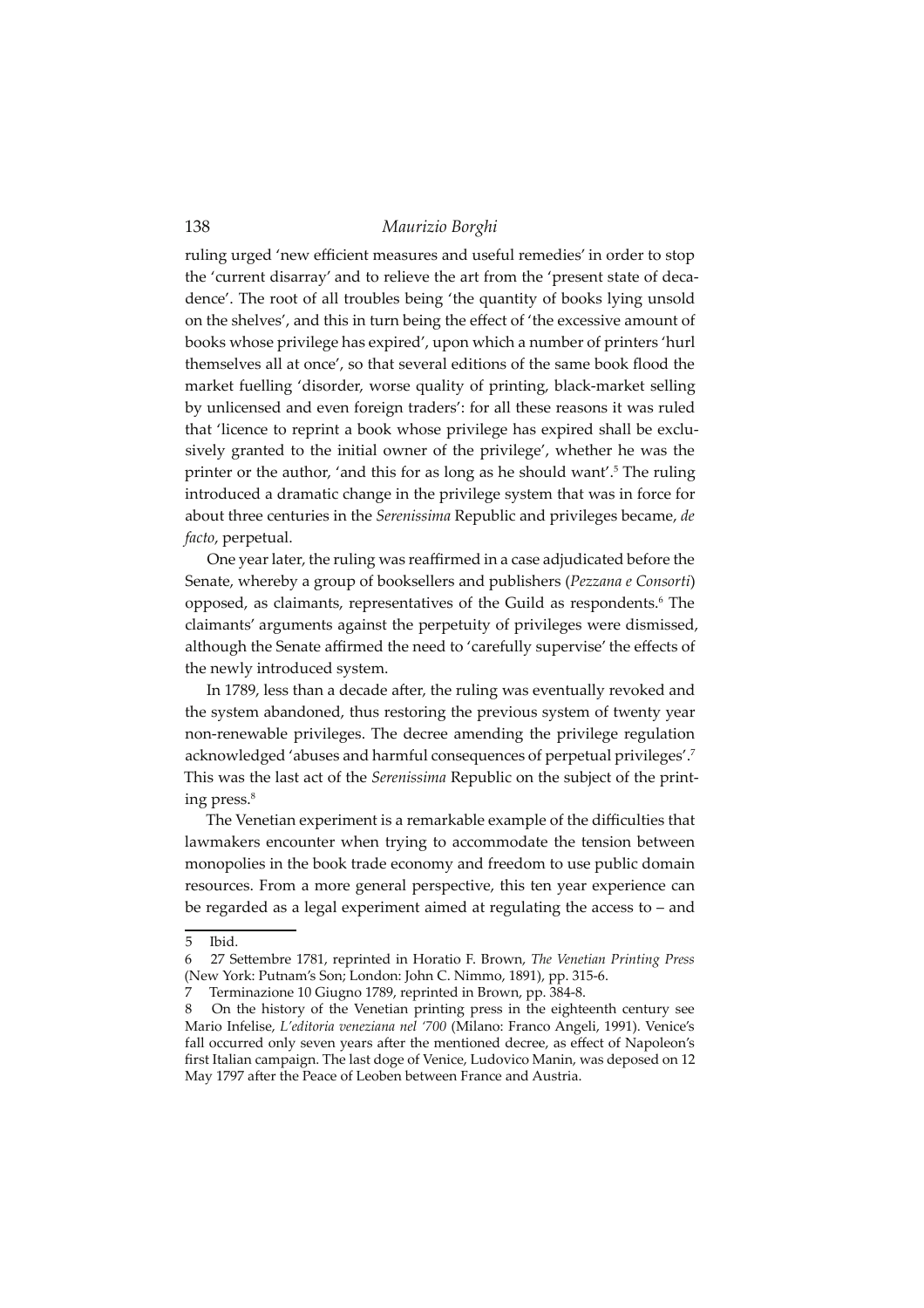the extraction of economic value from – the public domain, in a phase of the history where the public domain as such revealed itself as a critical value for both the economy and society, and modes of production, distribution and the reception of books and other 'cultural products' were changing accordingly.<sup>9</sup> Interestingly, this experiment with perpetual protection occurred within the most evolved and experienced privilege system of the modern age, in a time when the emerging principles of the *ius naturalis* increasingly overlapped with the traditional systems of market regulation, thereby shaping most of the legal principles constituting the modern copyright system.<sup>10</sup>

## The Legal Nature of the Book Privilege: Exceptions to Law, Regulatory Instrument or (Publishing) Contract?

The Venetian Bill of 1780 is not the one and only experiment with perpetual protection in the five century history of copyright law.<sup>11</sup> It is, however,

10 The above mentioned French decree of 1777 can be seen as an example of this overlap and shaping. The transition of the privilege system into forms of intellec tual property, that took place from the end of eighteenth / beginning of nineteenth century, represents the first 'paradigmatic change' of copyright law. For a reading of copyright history based on Kuhn's notion of 'paradigm' see Willem F. Grosheide, 'Paradigms in Copyright Law', in *Of Authors and Origins. Essays on Copyright Law*, ed. by Brad Sherman and Alain Strowel (Oxford: Clarendon Press, 1994), pp. 203-33. 11 Examples of perpetual copyright can be found in statutes of some Latin American countries at the end of the nineteenth century: Guatemala (Literary Property Act 1879, Art. 5); Mexico (Civil Code 1884, Art. 1253 – where, however, the 'right to perform in public' was limited to 30 years *post mortem auctoris*); Venezuela (Civil Code 1880, Art. 2). For details, see Ch. Lyon-Caen and Paul Delalaine, *Lois françaises*  et étrangères sur la propriété littéraire et artistique, 2 vols (Paris: Cercle de la Librarie etc.; F. Pichon Éditeur, 1889), II, pp. 117, 132 and 165). Perpetual reproduction and republication rights has also been enacted in the 1927 Portuguese copyright law, before being replaced in 1966 by a life plus 70 system (see C. Trabuco, O Direito de

In the Venetian experiment the notion of 'public domain' tends to have the strict economic meaning of 'books freely reprintable'. However, some of the arguments put forward in the *Pezzana e Consorti* case suggests at the same time a broader understanding, covering aspects such as the free availability of basic knowledge for readers and scholars (see for example Pezzana's counter-petition of 28 March 1871: 'In all possible sciences and arts [...] there has always been a series of classic and original books, consecrated by time and the universal consensus of mankind and all nations. Theology, History, Medicine, all the endless arts and sciences are planted on these *foundations of indispensable books*, that is books which can be rightly called *of first necessity'*. "Pezzana e Consorti" case: counter-petition and rulings (1781)', trans. by Luis A. Sundkvist, p. 7, Primary Sources, (emphasis added)).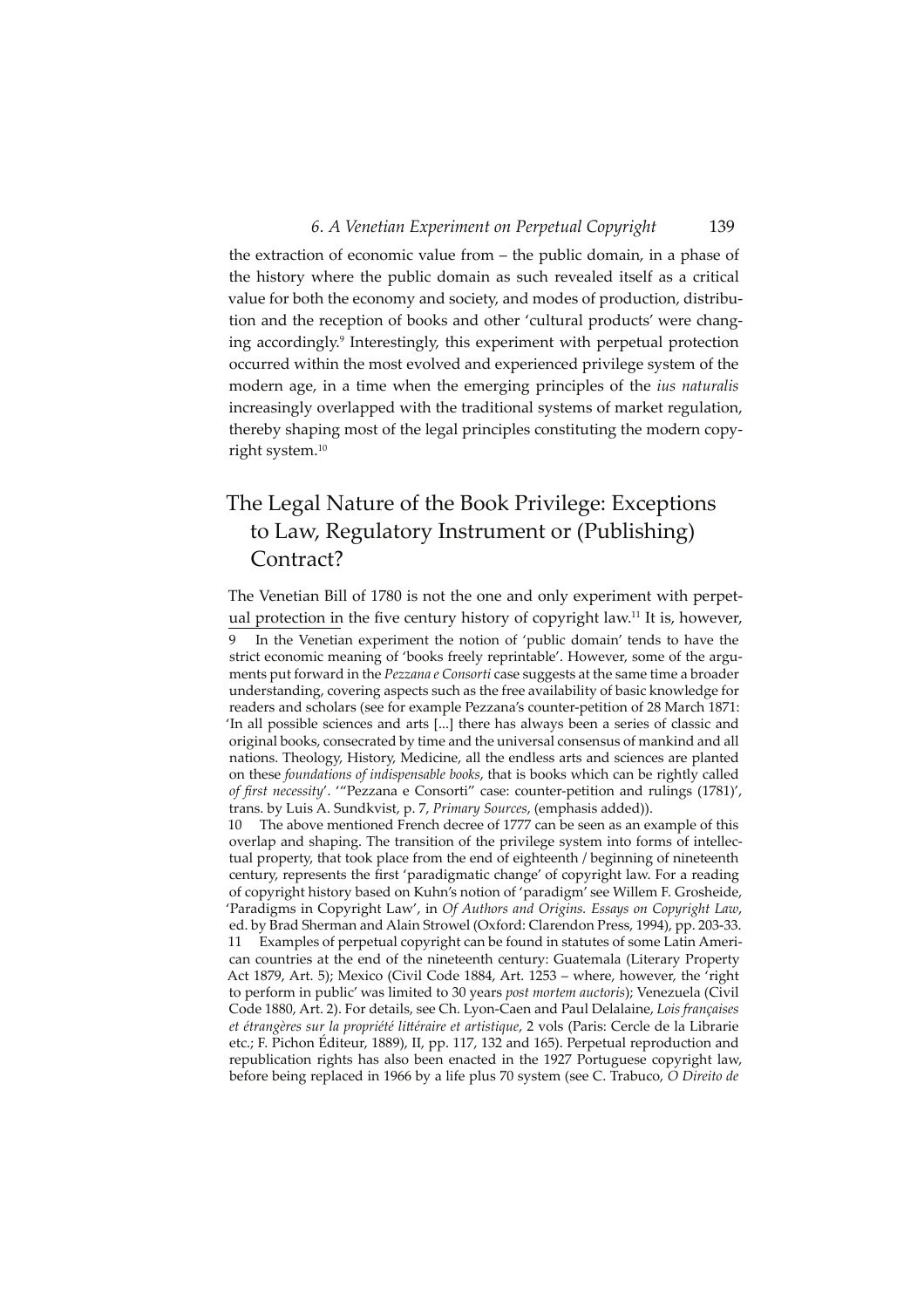a unique case where such a solution has been effectively used in a pre-'intellectual property' regime, namely in a regulatory regime based on the ancient privilege system. For this reason, the first step of our analysis will be to contextualise the Venetian experiment within its own legal conceptuality, as determined by the very legal nature of the book-privilege.

As a first general characterisation, privilege can be described as a law introducing an *exception* to the law, namely to the benefit of an individual or class of individuals. The *Zedler* lexicon enumerates more than twenty types of *privilegium*, and explains the meaning of the word as *priva lex*: 'a law or a ruling specifically pertaining to single persons (*privus*)'.<sup>12</sup> Privilege is therefore:

[A] specific right or freedom which the legislator grants to the subject citizen, exempting him from the law. Such *privilegia* can be granted by any legislative authority to any subject who submits a justified claim and who is entitled to draw a legitimate benefit from it.<sup>13</sup>

Accordingly, the book privilege – *privilegium impressionis operum* – bestows the publisher with the exclusive right and freedom to print a work, thereby releasing him from the competition of other publishers. The rationale for awarding such release is analogous to that underlying the granting of privileges for other productive activities, namely, to ensure protection from competitors in order to recoup the initial investment. In a popular eighteenth century business dictionary we can read that the privilege is a useful legislative instrument:

[O]nly for those industries that require an investment that is so high, the return so uncertain and initially so modest that it is very unlikely that a single individual be willing to take on the burden – but industries whose introduction into the nation is so useful to justify a measure that, with the aim of not immediately destroying their business, temporarily protects it from its competitors.<sup>14</sup>

13 Zedler, 29, p. 589.

*Reprodução de Obras Literárias e Artísticas no Ambiente Digital* (Coimbra: Coimbra Editora, 2006), pp. 121-2). In France, a proposal for perpetual copyright was discussed by the Parliament in 1862 and eventually rejected. On this subject see the pamphlet of P.J. Proudhon, 'Les Majorats littéraires (1868)', Primary Sources.

<sup>12</sup> J.H. Zedler, Grosses vollständiges Universal-Lexikon aller Wissenschaften und Künste (Leipzig und Halle: 1732-50), entry Privilegien, 29, p. 589. In Roman law privile*gium* was used sometimes as being synonymous with *ius singulare* (A. Berger, *Encyclopedic Dictionary of Roman Law* (Philadelphia, 1953), entry Privilegium, p. 651).

<sup>14</sup> H. Lacombe De Prezel, Dictionnaire du citoyen, ou abrégé historique, théorique et pratique du commerce (Paris, 1756), entry: privilege.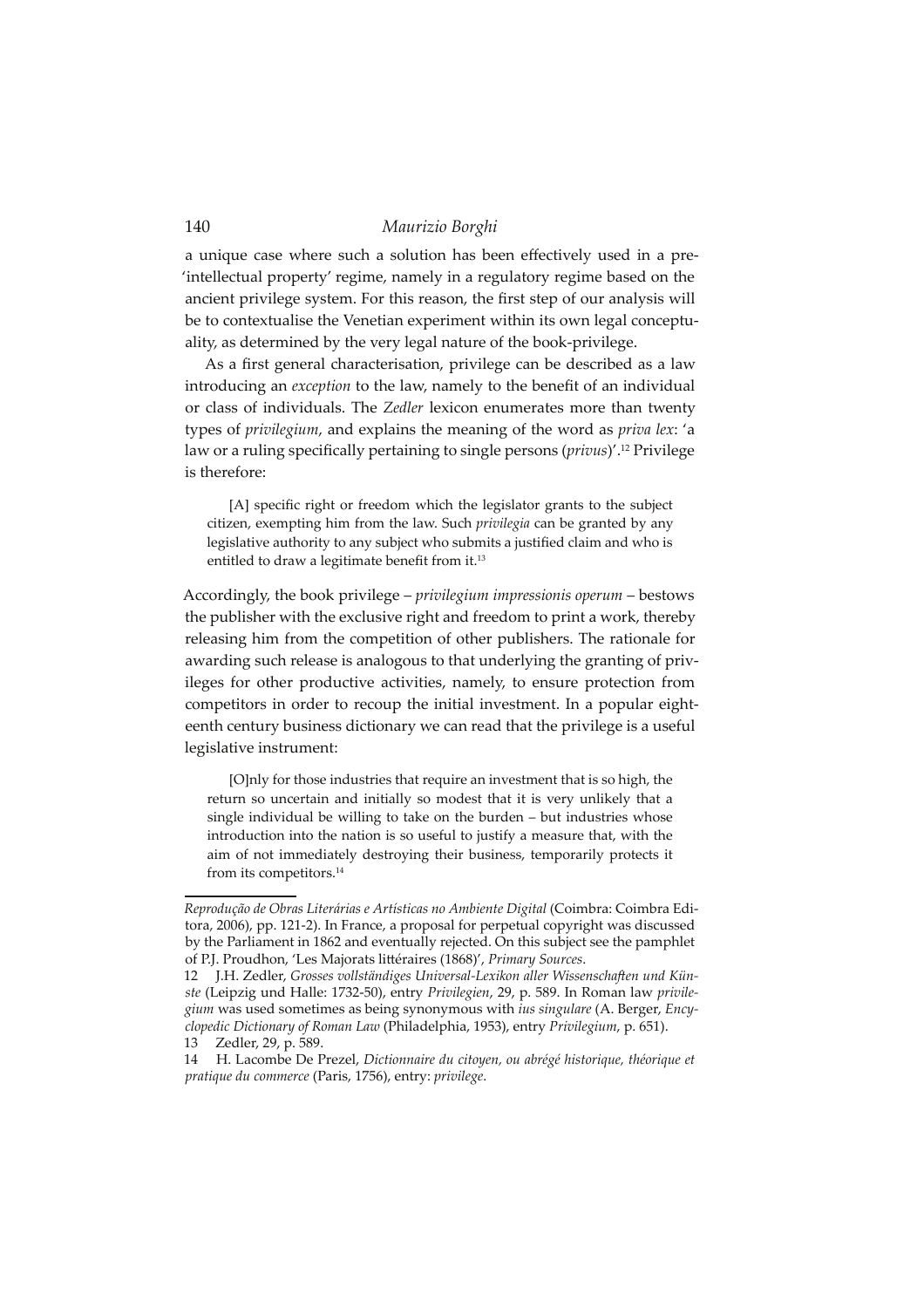In this text, which can be taken as exemplary of the mercantilist view of the economy, $15$  three requirements are mentioned in order for a privilege to be justified: the industry that the privilege applies to must be *new*, it must require *an initially high investment*, and it must be of particular *utility* to the national economy. When such 'test' is applied to book publishing, it appears that the requirements are potentially fulfilled not only at the initial stage, when the industry as such is 'new' to the nation, but each time a new book is being published. As a matter of fact, publishing a new book is always a risky and uncertain activity, where investments are easily jeopardised by 'free riders'. For this reason, privileges are not exceptional measures for the publishing industry: rather, they represent a necessary infrastructure – at least as far as new editions are concerned.<sup>16</sup> In order to properly operate, such an industry needs privileges just as much as it needs paper and ink.

In this respect, the rationale justifying book privileges is not different from that which is commonly used today by mainstream economists to explain the need for intellectual property protection for 'non-excludable goods', namely: creating artificial exclusion in order to avoid free riding and enable recouping of investments. From this point of view, both the ancient privilege and the modern copyright law can be seen as systems of market regulation for goods that are not 'naturally' excludable.

The first and foremost question arising with such kind of 'exceptions to law' is: *for how long* should the exception be in force? Should the exception last forever, or should it in turn be limited in time? And, if this were the case, what would be a fair and appropriate duration of the given exception?

These questions lie at the very heart of both the ancient and the modern copyright lawmaking, and a number of arguments have been used by scholars and jurisprudence to justify time restrictions in the exercise of author's or publisher's rights.<sup>17</sup>

Limited duration finds its justification also within the so called 'authorship paradigm', where the earliest raison d'être of copyright law lies in the permanent link that the author establishes with his work by virtue of the

<sup>15</sup> See Donald J. Harreld, 'An Education in Commerce. Transmitting Business Information in Early Modern Europe', paper presented at the XIV International Economic History Congress, Helsinki, 21-25 August 2006.

<sup>16</sup> As we will discuss in the next paragraphs, the requirement that books must be 'new' in order to be eligible for privilege is a cornerstone in the process of codification of the Venetian privilege system (see *infra* notes 35-8 and accompanying text).

<sup>17</sup> For an overview see Joseph P. Liu, 'Copyright and Time: A Proposal', Michigan Law Review, 101 (2002), 409-81 (pp. 428-52).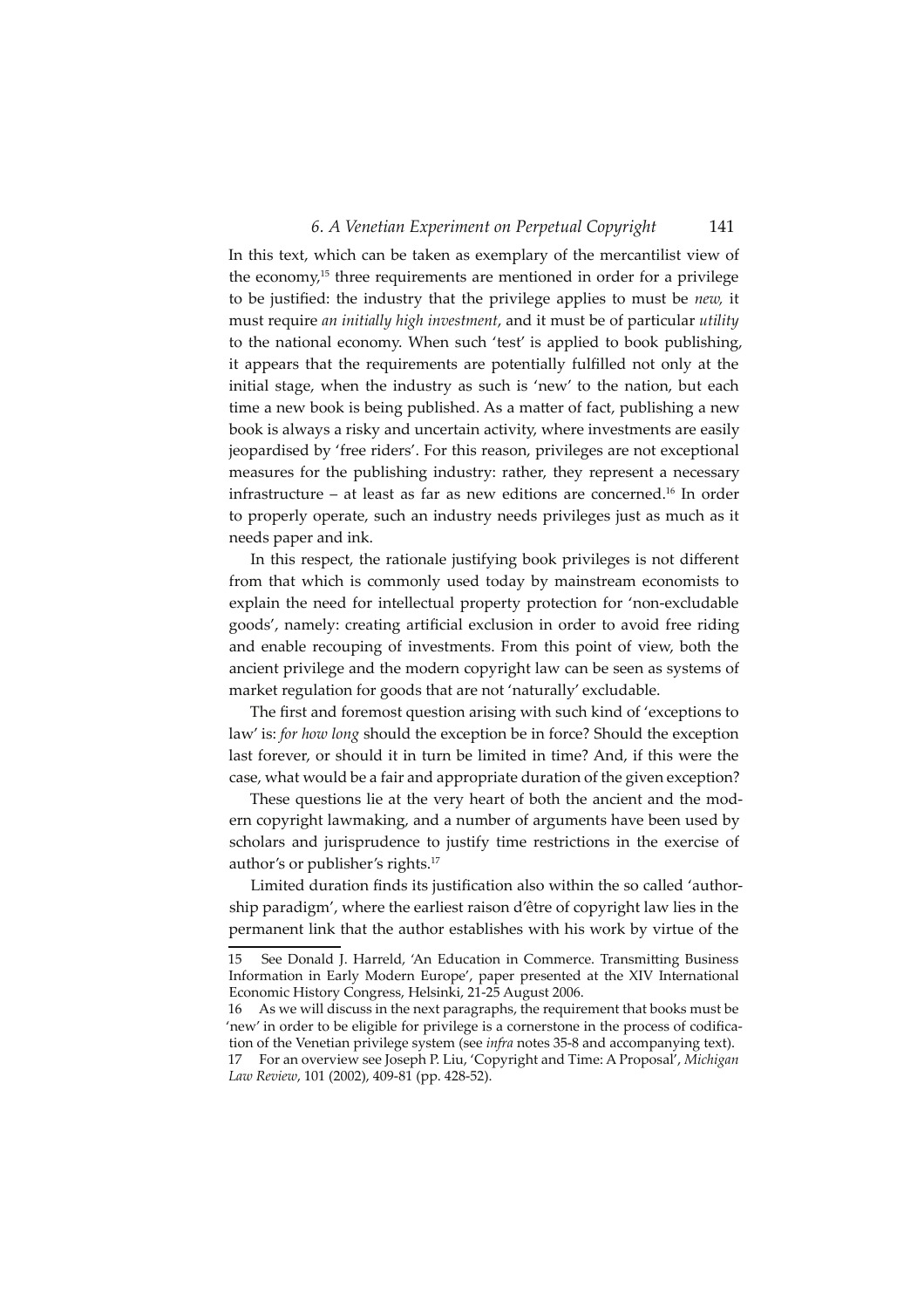act of creation.<sup>18</sup> As an example of how civil law jurisprudence justifies the statutory limits of copyright duration, we can read the following excerpt from a classic Italian treaty on *diritto d'autore*:

After the author has published his work, thus allowing society at large to share it, his work becomes part of human civilization, and the public appropriates it, so that it can criticise it, use it while creating new works, and so forth and so on; the later the work is published, the more influence the work exerts on civilization, the less it belongs to its author and, so to say, breaks away from him to enter the public domain.<sup>19</sup>

After breaking into the realm of 'human civilization' as part of it, thanks to the creative act of its author, the work takes on a life of its own, and the more it moves out into the world, the fainter becomes the echo of its creation. Although no work can completely break its original liaison with its creator, it is nonetheless true that with the passing of time such a liaison becomes weaker and changes its meaning. Indisputably, works such as Shakespeare's sonnets, Dickens's novels or Joyce's *Ulysses* belong nowadays more to humanity at large than to their respective authors or heirs. But the same principle applies to all kind of works, since, once published, they become part of a 'whole' that gradually incorporates them.<sup>20</sup>

A third, and perhaps more acknowledged, rationale for copyright's limited duration is the argument based on the idea of a 'contract' between the author and the society at large, the former being rewarded by the latter for the benefits he provides by giving his work to the world. Since the benefit is intrinsically limited (no author creates *ex nihilo* – so runs the argument), the reward, in terms of a temporary monopoly over certain uses of the work, must be limited in turn.

An exemplary expression of the 'contract' argument was penned by Proudhon:

Between the author and society there is a tacit agreement, by virtue of which the author will be paid *à forfait* by means of a temporary privilege of sale. If there is a great demand for the work the author will earn a great deal.

<sup>18</sup> For a comprehensive and insightful discussion of the classical 'duality' between 'marketplace norms' (typical of Anglo-Saxon copyright laws) and 'authorship norms' (inspiring continental-European laws), see Paul Geller, 'Must Copy right Be For Ever Caught between Marketplace and Authorship Norms?', in Sherman and Strowel, pp. 159-201.

<sup>19</sup> Nicola Stolfi, La proprietà intellettuale, vol. II (Turin, 1911), p. 39.

<sup>20</sup> The argument that 'the longer a work has been published, the lesser copyright protection does it deserve' inspires the proposal of Joseph Liu of adjusting the scope of copyright protection by considering time as a factor in fair use analysis (see Liu, 'Copyright and Time').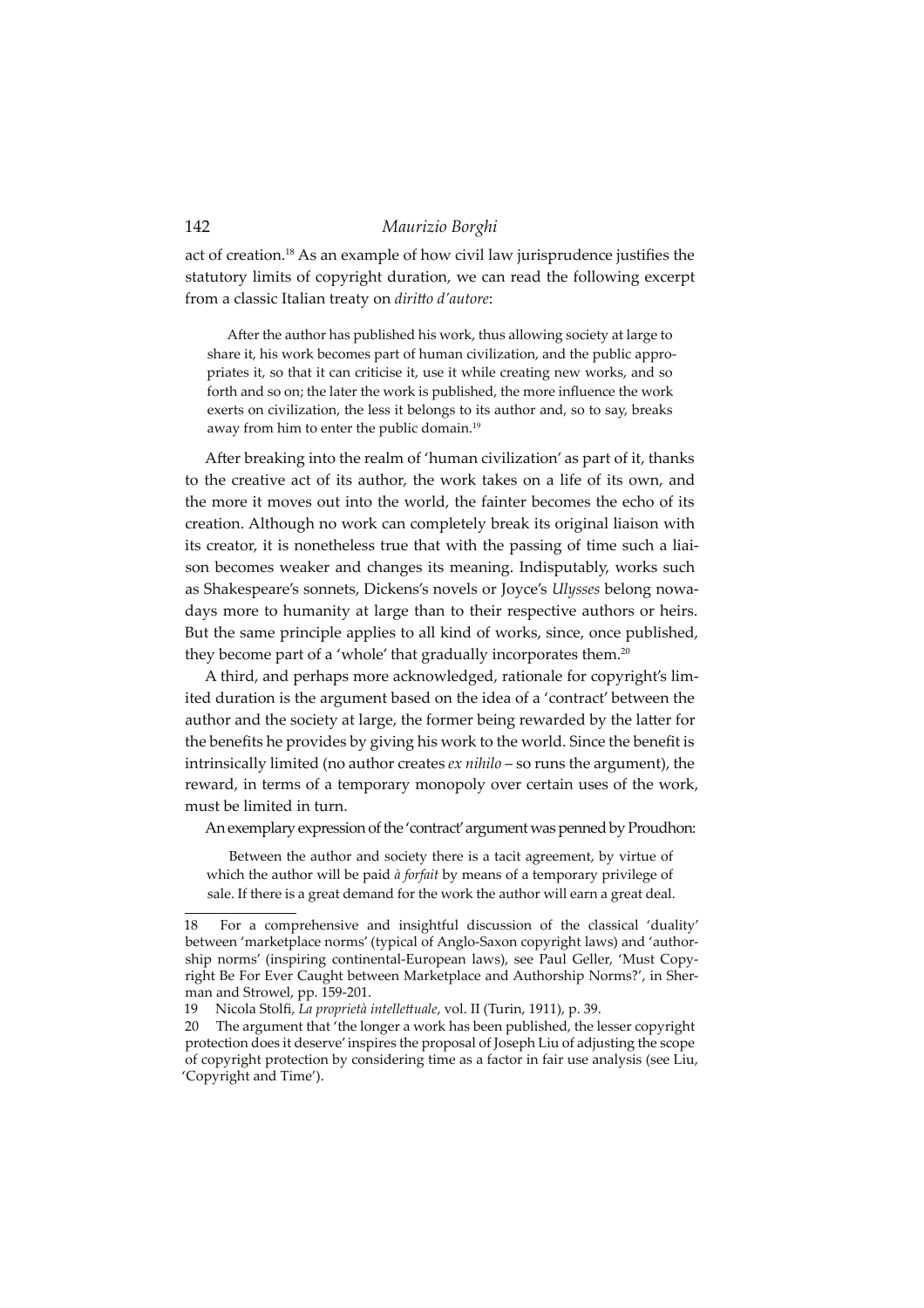If the work is refused he will earn nothing. Let's allow him an exclusive right that lasts for 30, 40, or 60 years to cover the costs. I say that this contract is perfectly regular and fair, and that it satisfies all the needs, safeguards the rights, respects the principles, and responds to all objections.<sup>21</sup>

Copyright can be metaphorically described as a contract between the author and society at large. But this is, precisely, a metaphor. Copyright is not a contract that can be revoked on grounds, for example, of non fulfilment. It is not, legally speaking, an agreement whose terms could be modified according to the quality of the work done. Paradoxically, works that disclose the most spectacular and useful knowledge, and which may have required vears of study and labour, benefit from the same 'contractual terms' as the most trivial and frivolous ones.<sup>22</sup> In the course of the nineteenth century, copyright law has progressively entrenched the 'principle of neutrality', namely the rule that copyright arises independently of the 'merit or purpose' of a work.<sup>23</sup> Modern copyright can be described as a content-neutral system, whereby rights are granted unconditionally to any one who 'authors' anything, irrespective of the worth of the creation. No substantive examination is required. The 'originality' qualification is not an absolute test of quality, but only a minimal requirement that the work actually originated from the author.<sup>24</sup>

By contrast, privilege is a real – not only 'metaphorical' – contract between the State and the publisher. As we will see in the next paragraphs, while detailing the Venetian system, the privilege can be understood as a true publishing contract that the State signs with a publisher on certain conditions. And this contract is not, in principle, 'content-neutral'. The duration of the privilege, as well as its scope, $25$  can depend on the quality of the work. The granting and maintenance of the privilege is subject to con-

<sup>21</sup> Proudhon, p. 24.

<sup>22</sup> This 'paradox' is being incidentally discussed in many cases and treaties of the nineteenth century. For example Antonio Scialoja observed that copyright, by vir tue of the idea/expression divide, tends inevitably to promote *more* the works that contribute *less* to the progress of knowledge (Antonio Scialoja, 'Relazione alla Legge 25 giugno 1865 n. 2337 sui diritti spettanti agli autori delle opere dell'ingegno', Atti *del Senato*, (1864), 1136)

<sup>23</sup> On this 'trend' towards 'a position of neutrality' towards the content of works see Geller, p. 182.

<sup>24</sup> For an in-depth analysis of the concept of originality in copyright law see Abraham Drassinower, 'Authorship as Public Address: On the Specificity of Copyright vis-à-vis Patent and Trade Mark', *Michigan State Law Review*, I (2008), 199-232. 25 For instance the extent of sanctions and the amount of remedies that were usually provided with the privilege. See examples in Rinaldo Fulin, 'Documenti per servire alla storia della tipografia veneziana<sup>7</sup>, Archivio veneto, XXIII (1882).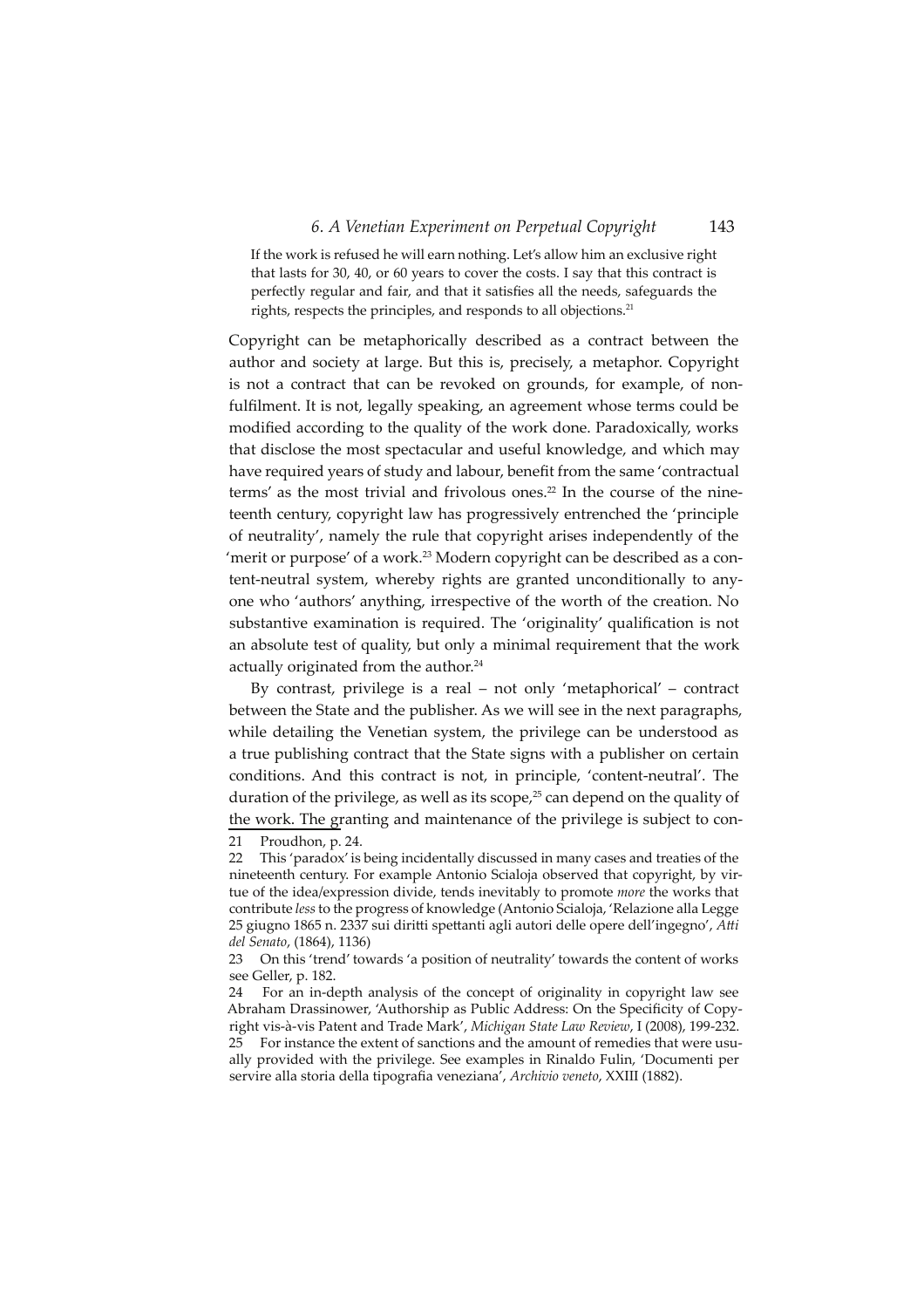trols over quality and price. It can be revoked on many grounds, including non-use or delay of use.<sup>26</sup> The counterpart of the privileged publisher is not an abstract notion of 'society', but the State as such, its concrete representations and agencies, its appointed inspectors and superintendents, who permanently watch over the fulfilment of the contract. Privilege is not a title of property. It cannot be assigned or transferred. If the publisher is unable to fulfil the mandate, namely to publish the work for which the privilege was sought *in the form and at the conditions* that are specified in the privilege itself, the latter can be simply revoked. The legal nature of the privilege consists essentially of a publishing contract between the State and the printer.

It is within such a contractual-like framework that the Venetian privilege system evolved over three centuries, from the early variable-term grants to the concluding experiment with perpetual protection.

## The Origins of the System in the 'Golden Age' of the Venetian Printing Press (the Fifteenth and Sixteenth Centuries)

The Venetian legislation on the privilege system was administered by the  $R$ *iformatori dello Studio di Padova*. After its institution in the early 1500s as a judiciary responsible for the reform of the University of Padua, it was then appointed in charge of all matters concerning the circulation of books and journals, which included, first and foremost, the sensitive task of censorship. Their duties covered a range of subjects, from press censorship to the governance of the book market and production in general, hence including the regulation of the privilege system. Over the years the *Riformatori* became the legal advisory body of the Republic whenever a problem concerning the printing press was on the agenda.

As to the running of the privilege system, several interventions have been recorded over the three centuries of its existence, spanning from substantial law making to dispute resolution, day-by-day administration, and even *ad personam* decisions.<sup>27</sup>

<sup>26</sup> See *infra* the Venetian decree of 1533.

<sup>27</sup> For a broad overview of the activity of the Riformatori see G.B. Salvioni, 'L'arte della stampa nel Veneto: la proprietà letteraria', Giornale degli Economisti di Padova, IV (1877), 191-285.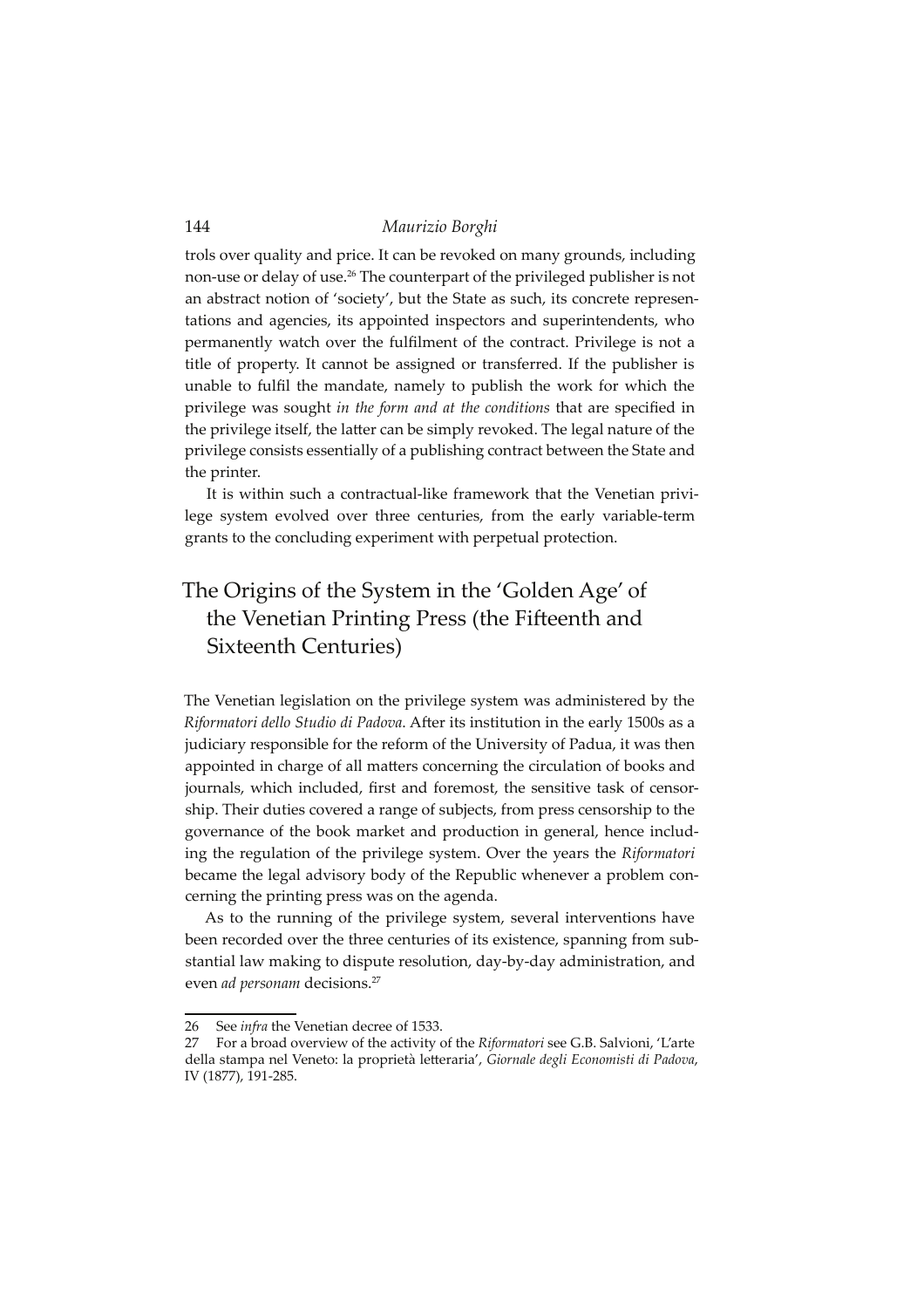At the time the *Riformatori* took over the regulation of the press, the practice of the Venetian authorities of granting temporary monopolies over the exploitation of books or series of books had already been in place for decades.<sup>28</sup> The average and customary duration of these monopolies was ten years, although there are many cases of both shorter and longer privileges, as well as privileges of unspecified duration.<sup>29</sup> In a few cases privileges were required and granted for up to twenty or even twenty-five years.<sup>30</sup> The rationale justifying such differing durations is not always clear and it may be that this depended more on contingent factors than on advised policy. As a matter of fact, it is not even wholly clear what the criteria were to be applied in the granting or refusal of a privilege. In general, the authorities seemed to be orientated towards maintaining a certain proportion between the value of the book and the duration of the monopoly, and this could have justified a shorter duration  $-$  or even the refusal  $-$  of a privilege for reprints, whereas a longer privilege was usually granted to books requiring an exceptional investment (such as dictionaries, illustrated books, and editions of classics). The latter could also have been rewarded with a term extension once the privilege was expired.<sup>31</sup> In one particular case, a privilege of only one year was granted: it was for a booklet explaining remedies against pestilence, and it might be the case that reasons of 'public interest' had suggested the granting of such a *short* monopoly.<sup>32</sup>

However, such a case-by-case system soon became unsustainable in a market place that numbered around one hundred and fifty publishers, with more than a hundred new editions being launched every year. Even though privileges were sought only for a minority of highly qualified and commercially valuable books (in a range of about one in ten), $33$  the lack of certainty as to the eligibility criteria and the scope of protection encouraged practices that were detrimental to the whole art. Powerful publishers accumulated privileges covering wide ranges of books, which then, by virtue of renewals or further privileges obtained from a different authority after the 28 The first known printing privilege granted by the Venetian authorities dates back to 1469 (see 'Johannes of Speyer's Printing Monopoly, Venice (1469)', *Primary* 

- 29 Brown, pp. 236-40.
- 30 Fulin, n. 41, 150, 188, 189 and 206.
- 31 Ibid., n. 137.
- 32 Ibid., n. 178.

33 Between 1470 and 1500 about three thousand editions were published in Venice, while the total number of known privileged editions in the same period is 298 (data drawn from Brown).

*Sources*). A comprehensive collection of requests and grants of privileges from the period 1469 to 1526 is available in Fulin, pp. 84-212.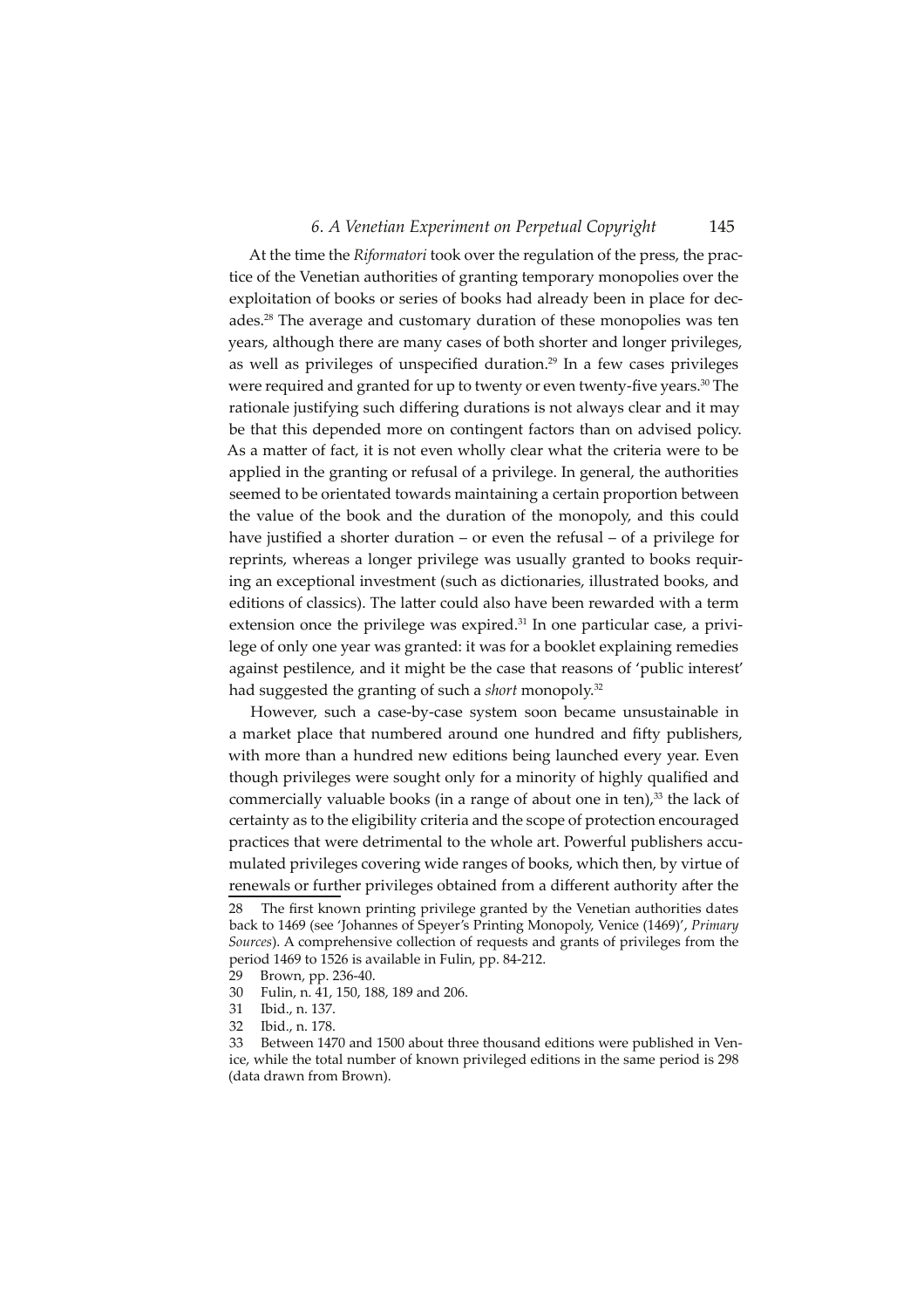expiration of the first grant, became *de facto* perpetual monopolies.<sup>34</sup>

The first known act of the Riformatori was a general regulation of the granting of privileges. The decree of 1 August 1517, concerning the printing trade, revoked all existing privileges and introduced a 'novelty' requirement for all works.<sup>35</sup> The only works eligible for a privilege were those that had never been printed before. In addition, 'blanket privileges' covering wide and even indeterminate ranges of works were disallowed. The authority of granting privileges was vested in the Senate only, requiring a two-thirds majority.

This decree was the first of a series of legislative interventions that, in the subsequent two decades, shaped the Venetian privilege system in a thor ough anti-monopoly sense. In 1533 a decree introduced a further restrictive provision, whereby any privileges would become void if the book was not printed within one year from the granting of the privilege itself.<sup>36</sup> The oneyear term could be extended in the case of voluminous works. Along with this 'use it or lose it' provision, it was affirmed that no privilege could be obtained twice for the same book.

With the Parte of 4 June 1537, sanctions and remedies were introduced for counterfeiters and for printers issuing books of bad quality. Most importantly, the 'novelty requirement' was reasserted and more narrowly constructed, requiring that a book should not be considered *new* 'only by virtue of few amendments and corrections'.<sup>37</sup> The *Parte* of 7 February 1544 settled that no book could be printed or sold in the absence of an 'authentic document' providing evidence that the author of the book in question, or his heirs apparent, granted permission to print and sell.<sup>38</sup> The novelty requirement, the 'use it or lose it' clause, limited duration and author's permission became the four pillars of the Venetian privilege system of the sixteenth century.

With the requirement that only previously unpublished books were eligible for privilege, the Senate aimed at two objectives. The first was to avoid double granting, which would have unduly extended the duration of the monopoly. The second, which was perhaps more important, was to

<sup>34</sup> Joanna Kostylo, 'Commentary on the Venetian Senate's first Decree on Press Affairs (1517)', Primary Sources.

<sup>35 &#</sup>x27;[Grace is conceded] solum pro libris et operibus novis numquam antea impressis, et *non pro aliis* – only for new books and works never printed before, and for none else'. 'Venetian Decree on Press Affairs, Venice (1517)', p. 2, Primary Sources.

<sup>36</sup> Brown, pp. 208-9.

<sup>37</sup> Ibid., pp. 209-10.

<sup>38 &#</sup>x27;Venetian Decree on Author-Printer Relations (1545)', Primary Sources.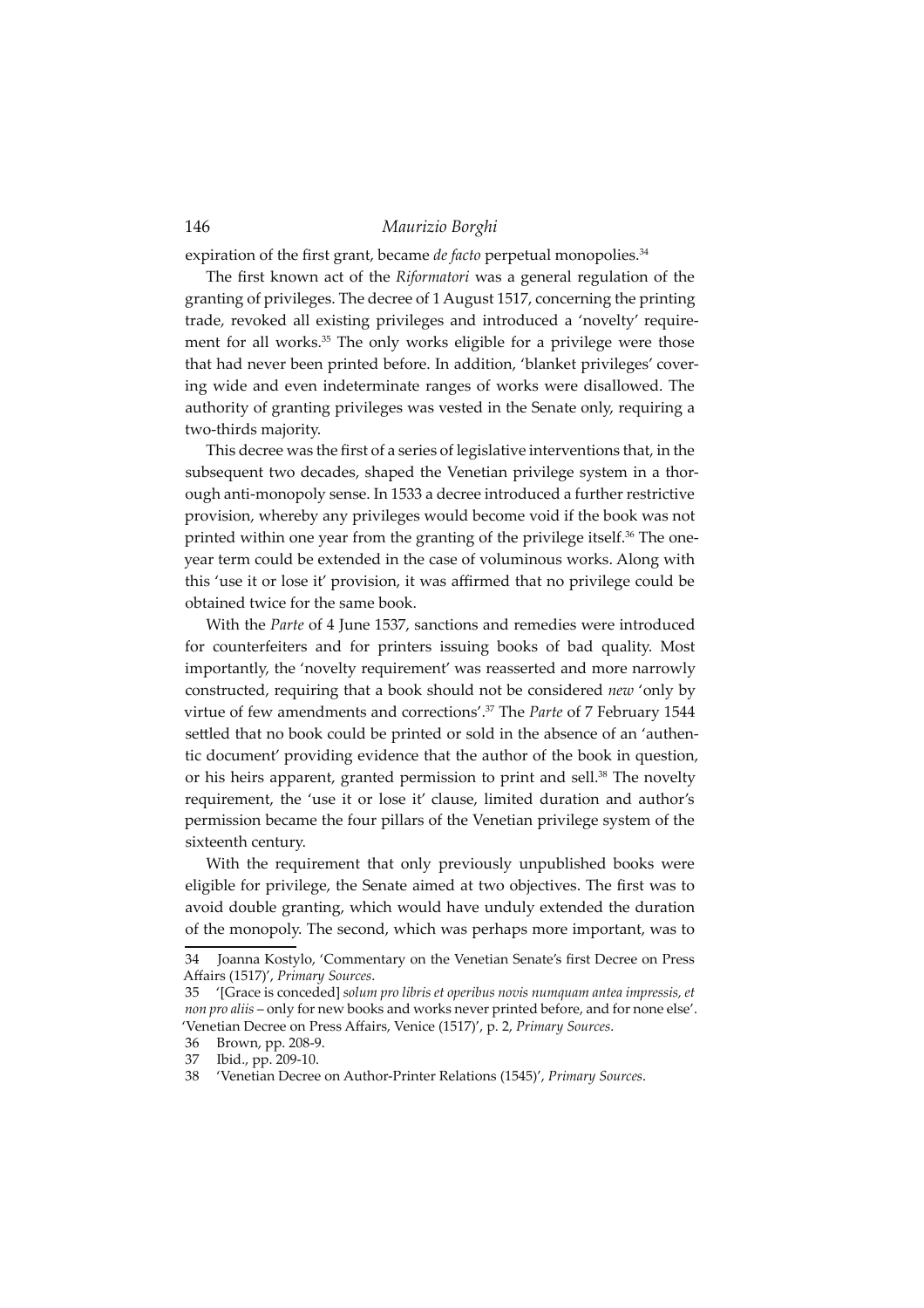discourage book reprinting and to provide an incentive for investing in the production of new books. While reprints were mainly sold in the domestic market, new editions represented a true added-value for publishers operating in the international arena.<sup>39</sup> For this reason, in this first series of legislative acts, 'novelty' was to be interpreted as 'absolute novelty', that is, a book was considered to be new if never printed previously, *anywhere*. 40 The meaning of 'novelty' has been subject to reviews over the three centuries of the Venetian printing press. The main problem was the evaluation of books whose 'novelty' consisted merely in the addition of supplements and amendments to previous editions. The issue had been repeatedly addressed in different legislative acts, starting from the above mentioned 1537 decree, but it was not until 1753 that an examination procedure was put in place in order to assess the 'worth of supplements and amendments' in new editions of books.<sup>41</sup>

The purpose of the 'use it or lose it' clause was clearly to disallow the blocking effects of the monopolies. Privileges were intended to promote production, not to be mere 'intangible assets' in a publisher's portfolio. A manuscript lying unprinted on one publisher's shelves could have been successfully exploited by a competitor. The same rationale inspired the limited duration of privileges.

## Harmonising Duration, Defining Novelty, Eroding the Public Domain: The Privilege System in the Seventeenth and Eighteenth Centuries

It was not until the beginning of the seventeenth century that the duration of privileges was standardised. The decree of 11 May 1603, which represents the first overall codification of the privilege system in Europe, harmonised the duration of privileges introducing a three-tier system: the duration was standardised at twenty years for books 'never printed before anywhere'; books lacking novelty but which were 'never printed before in Venice' and those 'of great value' which had been out of print for at least twenty years

Like Manuzio, Torresani, Giolito (just to mention the major ones). For a thorough history of the Italian publishers operating in the international market during ȱȱȱȱǰȱ*Il commercio librario nell'Italia del Rinascimento* (Milano: Franco Angeli, 2003).

<sup>40</sup> As we will see below, this criteria has been afterwards re-designed in the seventeenth and eighteenth centuries.

<sup>41</sup> See infra note 44.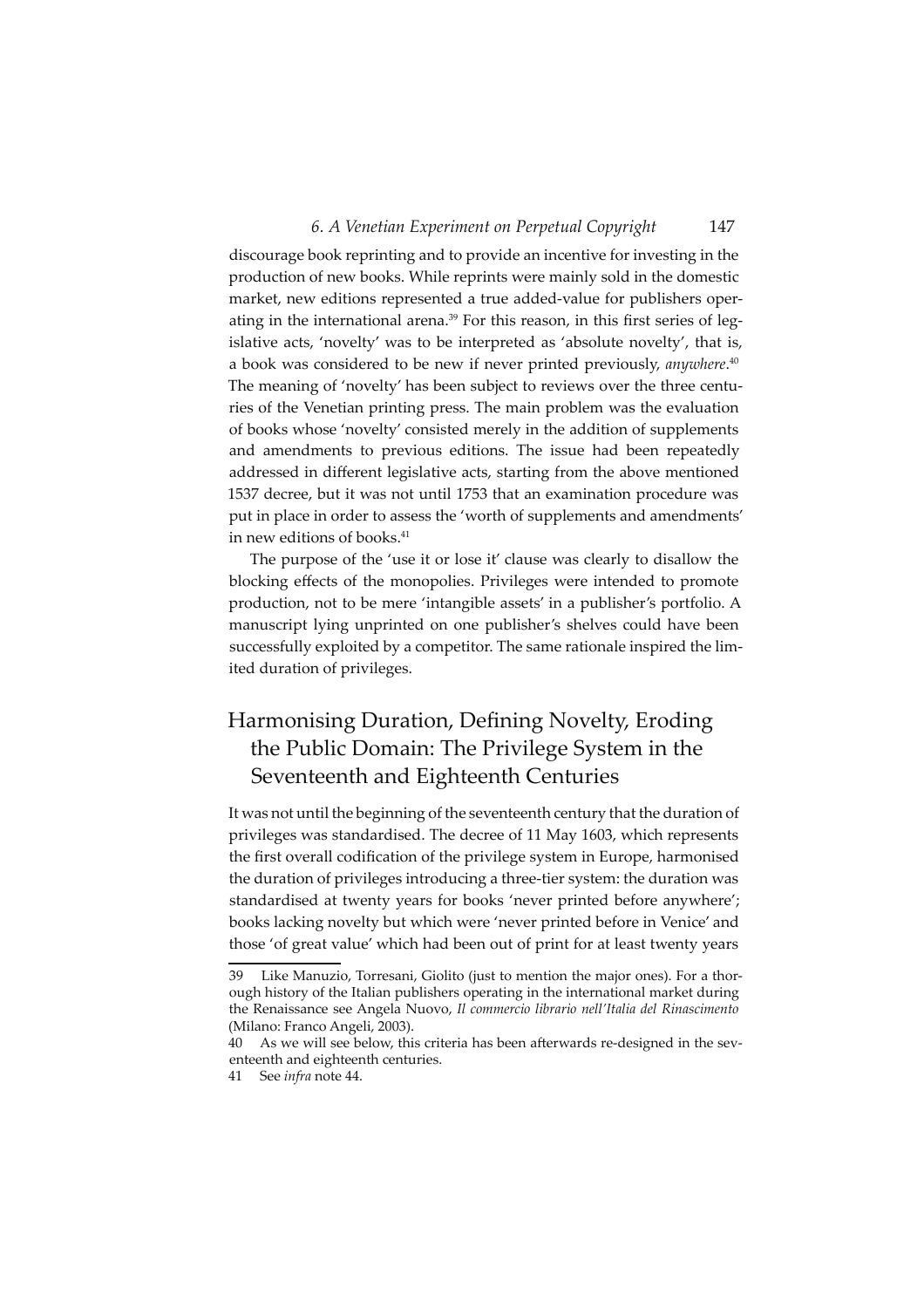were granted a privilege of ten years; finally, books 'of great value' which had been out of print for at least ten years were granted a privilege of five years. In practice, only reprints of books out of print for less than ten years were not eligible for a privilege.<sup>42</sup>

| Duration | Category of books                                                             | Scope of novelty requirement          |
|----------|-------------------------------------------------------------------------------|---------------------------------------|
| 20 years | New books                                                                     | Absolute novelty                      |
| 10 years | Reprints – if never printed in<br>Venice<br>()r                               | Territorial novelty                   |
|          | Books 'of great value' out of Relative novelty<br>print for at least 20 years | plus<br>'special merit' qualification |
| 5 years  | Books 'of great value' out of<br>print for at least 10 years                  |                                       |

**Table 1. Privilege Term Duration in the 1603 Part**

This three-tier system applied to different categories of books, and the scope of the 'novelty' requirement for eligible books was modulated accordingly. Longer privileges were granted to books meeting an 'absolute novelty' requirement, that is, books never printed before anywhere. A shorter privilege, however, was still available for books previously printed elsewhere, thus meeting a narrower 'territorial novelty' requirement. Finally, also books printed previously in Venice, but no longer in print, were eligible, according to a sort of 'relative novelty' requirement coupled with a 'special merit' qualification.

In spite of the standardisation of the duration, the Venetian privilege system maintained a logic of discrimination, to the extent that the content of the book (its 'value') was still a discriminating factor in deciding whether a book already in the public domain could be re-privileged.

Although the 1603 Parte unambiguously settled a 'novelty' requirement in order for a book to be privileged, thus excluding the possibility of grant ing a further privilege after the expiring of the initial one, it was still not clear what standard of novelty was used with respect to second 'revised' editions of books. On 15 January 1725 the judiciary felt the need to intervene to limit the practice of seeking privileges for further editions of books printed previously 'on the pretext of supplements and amendments'.<sup>43</sup> As a general rule, it was stated that *no privilege can be granted twice for the same* 

<sup>42</sup> *'Venetian Decree on Privileges for New Books and Reprints (1603)', Primary Sources*.

<sup>43</sup> Brown, pp. 724-8.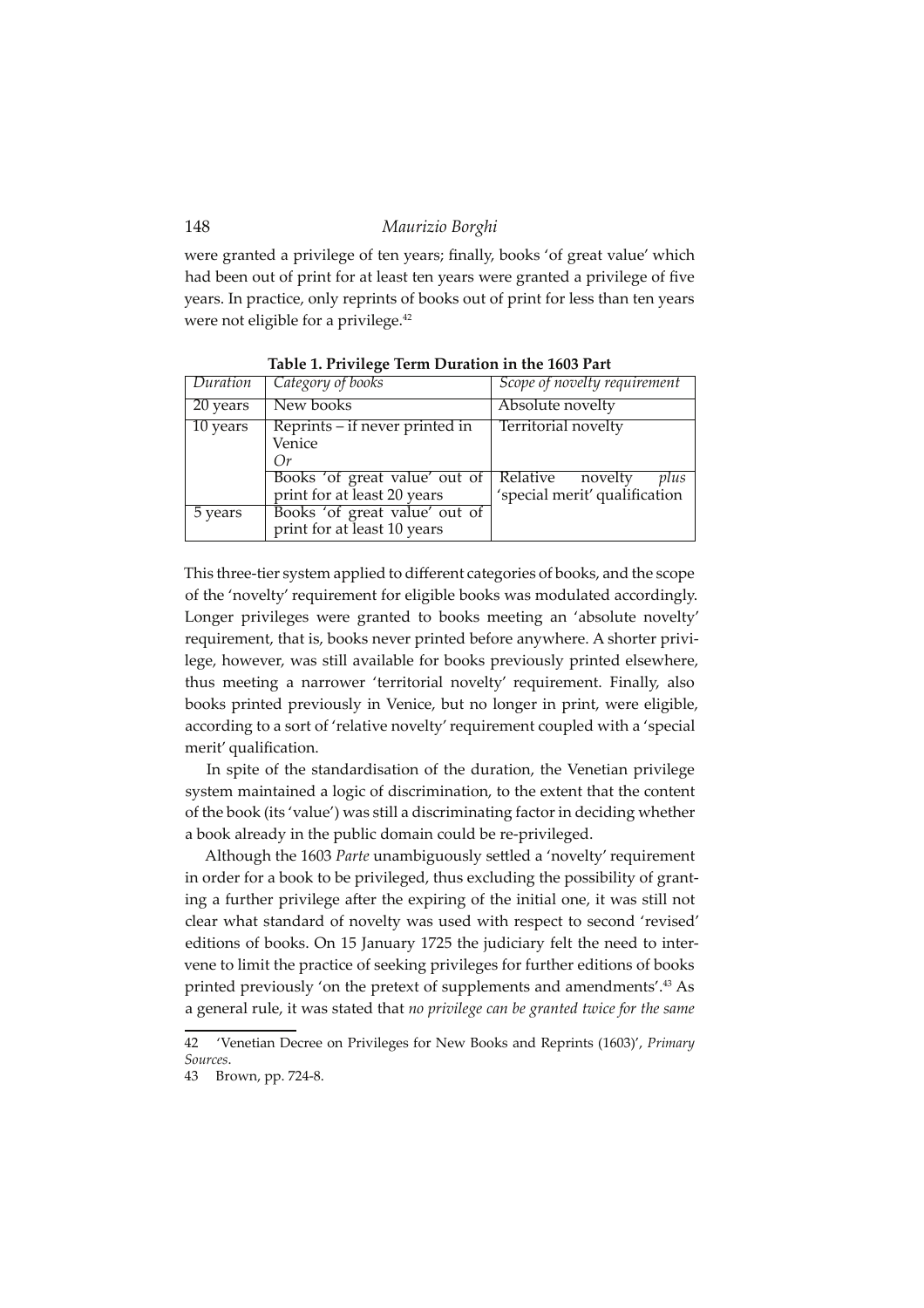*book*, although no guidance was given as to the meaning of the term 'same'. The rule was repeatedly asserted in 1745 and in 1753, when, as mentioned above, an appointed procedure of examination was eventually introduced, in order to assess 'the worth of supplements and amendments' in new editions of books.<sup>44</sup>

Uncertainty about the status of reprinted books was at the origin of most of the disputes between publishers in the eighteenth century. On 27 July 1763 the Riformatori issued an *ad hoc* decision declaring that a specific book was in the public domain.<sup>45</sup> In a petition submitted one year later by the Venetian Guild of Booksellers and Printers (30 March 1764) it was affirmed that the price of the book in question dropped from ten pounds to four pounds after the decision. The petition complained about the unfair handling of the privilege system: while some publishers had their privileges unduly extended on the grounds of 'petty supplements and amendments, of little or no importance', others suffered undue losses because the privileges on most of their backlist titles had irretrievably expired.<sup>46</sup> In these years the interventions of the *Riformatori* became more frequent, and were often handled in collaboration with the Venetian Guild of Booksellers and Printers. The complaint of the latter eventually led to the first main amendment of the privilege system: the *Parte* of 6 February 1765 introduced a principle according to which a number of books in the public domain where allocated to 'needy printers', that is, to printers in financial difficulties.<sup>47</sup> A list of one hundred and four titles, including consumer books such as ABCs, dictionaries and classics, was then appointed, and a tortuous procedure of allocation by auction was put in place. This system introduced a sort of regime of 'exceptions' to the public domain: from then on, books whose privilege had expired were in the public domain *except* if the Guild declared that they were to be included in the special list.

As to the duration of privileges, the three-tier system of twenty, ten and five years, established in the 1603 Act, remained unchanged for more than a century and a half. In 1767 the duration for new books was extended to thirty years, and that of reprints to fifteen years irrespective of the length of time they had been out of print.<sup>48</sup> However, only Venetian printers were eligible for these extended privileges: books printed on the *terraferma* (that

<sup>44</sup> Parte of 26 August 1753, in Salvioni, p. 205.

<sup>45</sup> Ibid., p. 206.

<sup>46</sup> Ibid., p. 208.

<sup>47</sup> Ibid., pp. 209-10.

<sup>48</sup> Parte of 29 July 1767, in Brown, pp. 298-300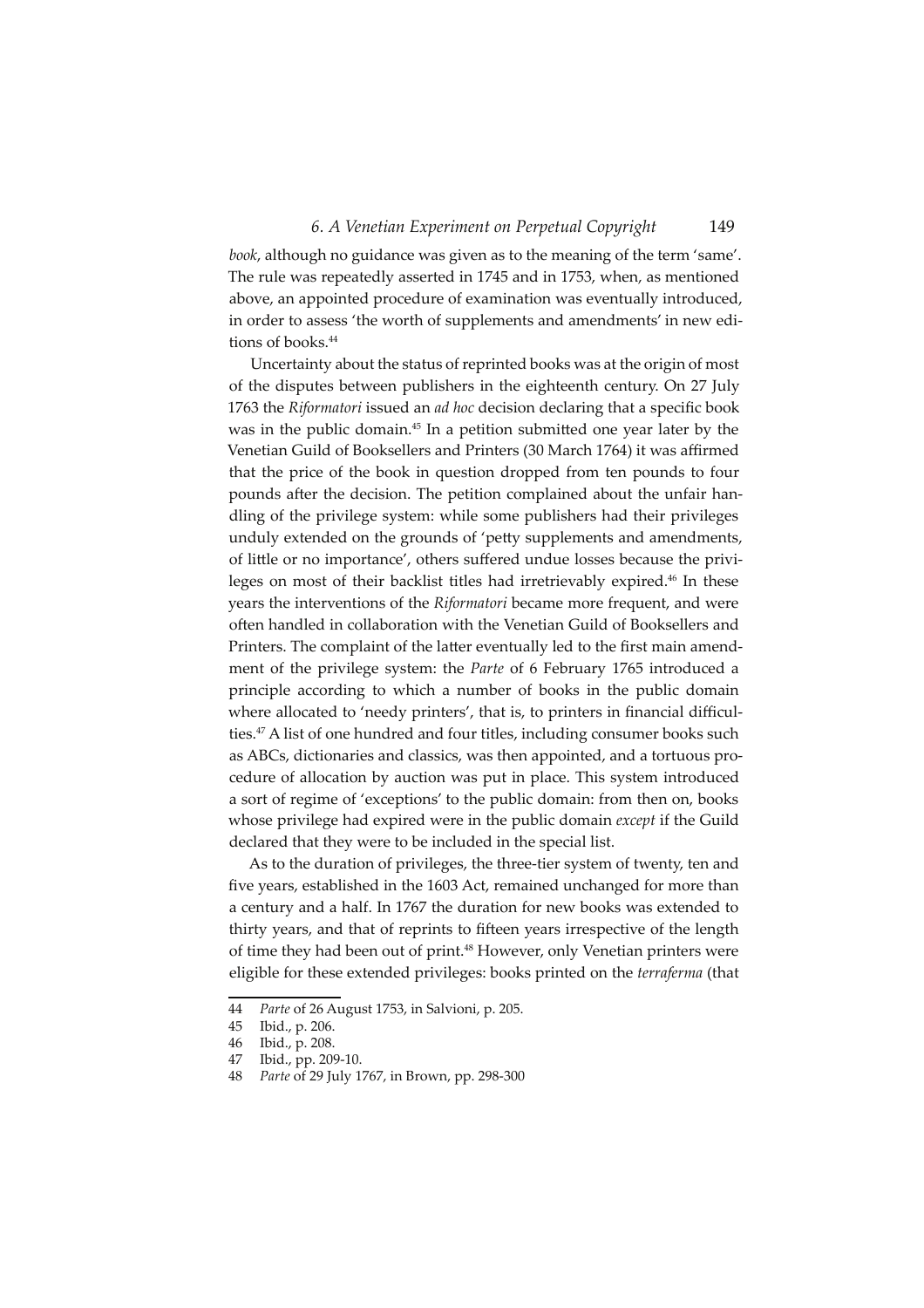is, on the Venetian Republic mainland) were granted, respectively, only ten or twenty years protection. Secondly, no privilege would be granted to books whose privilege had expired, and no *terraferma* publisher could print a book in the 'public domain' when it had been previously owned by a Venetian printer.

| $1000$ $\leq$ $111$ , $1000$ $\leq$ $101$ $\leq$ $1000$ $\leq$ $1000$ $\leq$ $1000$ |                            |                              |  |
|-------------------------------------------------------------------------------------|----------------------------|------------------------------|--|
| Duration                                                                            | Category of books          | Scope of novelty requirement |  |
| 30 years $\overline{(20)}$ New books                                                |                            | Absolute novelty             |  |
| if printed on                                                                       |                            |                              |  |
| terraferma)                                                                         |                            |                              |  |
| $15$ years $(10)$                                                                   | Reprints, if never printed | Territorial novelty          |  |
| if printed on $\vert$                                                               | in Venice                  |                              |  |
| terraferma)                                                                         |                            |                              |  |
| No privilege                                                                        | Books whose first Venetian | Territorial public domain    |  |
| terraferma                                                                          | privilege is expired       |                              |  |
| excluded                                                                            |                            |                              |  |

**Table 2. Privilege Term Duration in the 1767 Part**

## The System in the Age of Crisis: The Perpetual Privilege Experiment (the End of the Eighteenth Century)

The term extension of 1767 must be appreciated against the background of the rising conflict between the traditional publishing manufacture, based in Venice, which came under the umbrella of the Guild, and the emerging modern book industry based on the *terraferma*. In spite of the unfavourable legal conditions, compared to those enjoyed by the members of the Guild, *terraferma* publishers were by large the driving force of the Venetian publishing industry by the mid-eighteenth century.

While the traditional Venetian publishing industry was losing its leadership, not only in the international market, but also in the Italian one, a new capitalistic industry was successfully emerging in some areas of the Venetian mainland, thus balancing the increasingly weaker performances of the *matricolati* (members of the Guild).<sup>49</sup> One publisher in particular must be mentioned, namely Remondini of Bassano, one of the biggest publishing companies in Europe at the time. An increasing number of publishers from the city, members of the Guild, were almost exclusively working on orders from Remondini. In this way, Remondini could bypass the restric-

<sup>49</sup> Infelise, p. 223.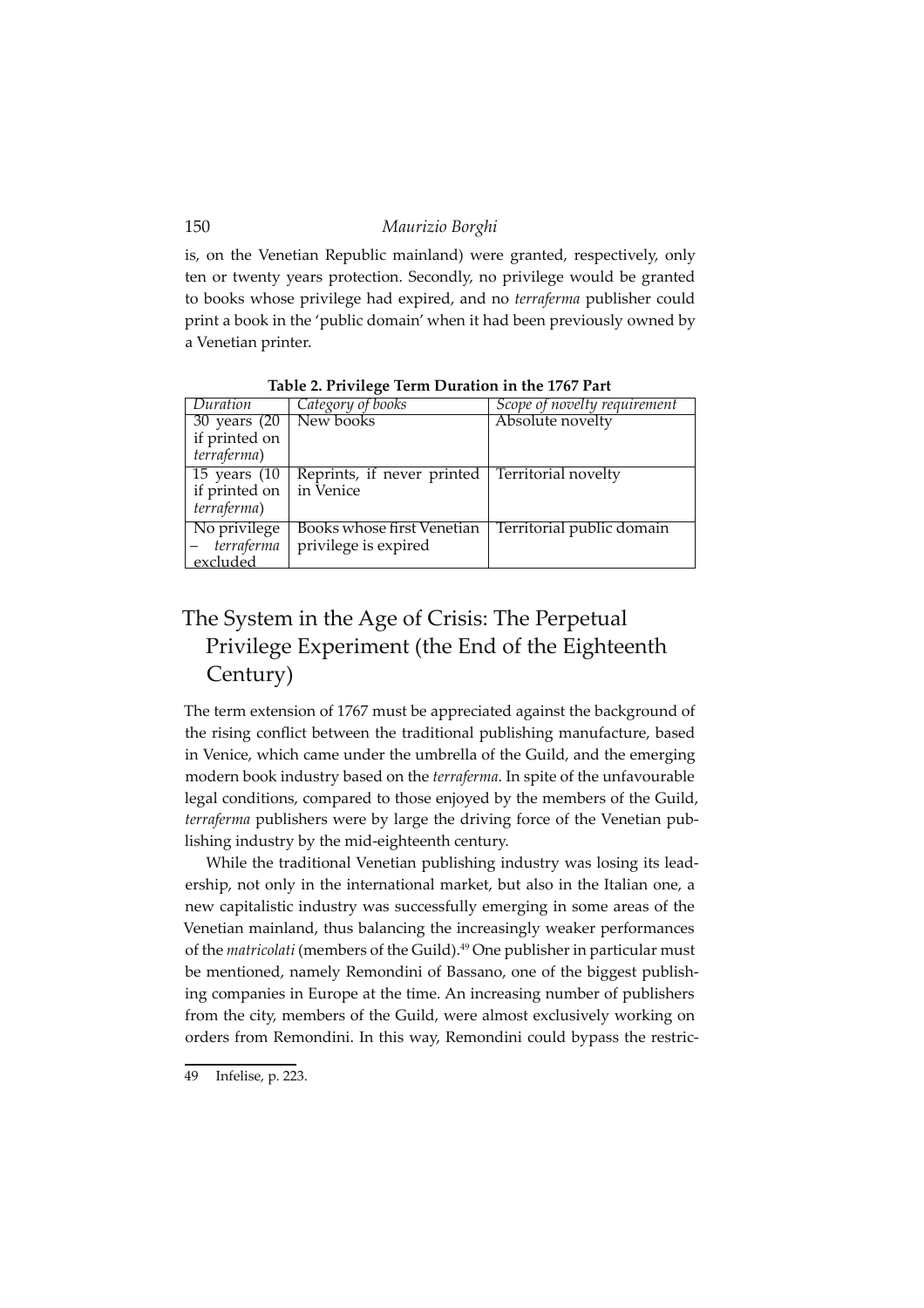tions imposed on printers of the *terraferma* and have access to the privilege system *via* its Venetian commissioners. At the same time, Remondini and his associates were able to exploit public domain books more efficiently than other printers. By virtue of modern machinery and an efficient distribution system, Remondini was better suited than his Venetian counterparts to take advantage of mass-production. Not only were classic texts reprinted in cheap high-circulation editions, but also translations, abridgments and compilations on an extensive range of subjects were printed on a low-cost basis, thereby bringing the prices to a very low level. $50$ 

In 1750 Remondini was finally admitted as a member of the Guild, although he was allowed to maintain his establishment in Bassano. In this way, he was able 'to combine the double benefit of having access to the same privileges as any other publisher in the city, and also to the lower production costs of the *terraferma'*.<sup>51</sup>

In 1780 the head of the Guild Marcantonio Manfré submitted a petition complaining about 'a disorder which destroys all good faith and proper work in the art of printing, and undermines the revenues and business of the printing workshops and bookshops of this *Dominante'*.<sup>52</sup> The source of this 'disorder' was the 'proliferation of print', and this in turn was due to the excessive number of unprivileged books that 'fatten the bookstalls of colporteurs, unlicensed and unregistered sellers, not members of the Guild'. As soon as a book falls into the public domain, many printers 'take possession of it' at the same time, and as a result, a huge number of copies, usually of low quality, flood the market thus reducing the price. The argument was plain: unprivileged books fuelled the 'junk production' of the *terraferma* printers (low price for low quality), provoking a drop in prices and consequently in revenues. In order to reduce this abundance of books in circulation, the prior of the Guild suggested a radical remedy, which would have inspired an even more radical measure, the redefinition of the Venetian privilege system as was in force for almost three centuries: 'to issue a prohibition, whereby books which have been rendered common property upon expiry of their privileges may not be reprinted other than by two matriculated members of the Guild at most, namely by the first one

<sup>50</sup> Marino Berengo, 'La crisi dell'arte della stampa veneziana alla fine del XVIII secolo', in *Studi in onore di Armando Sapori* (Milan: Istituto Editoriale Cisalpino, 1957), II, p. 1325.

<sup>51</sup> Ibid., p. 1326.

<sup>52 &#</sup>x27;Memoriale Manfré e Compagni, 1780 in Maggio', in "'Pezzana e Consorti" Case: Supporting Documents, Venice (1780)', pp. 46-9, Primary Sources.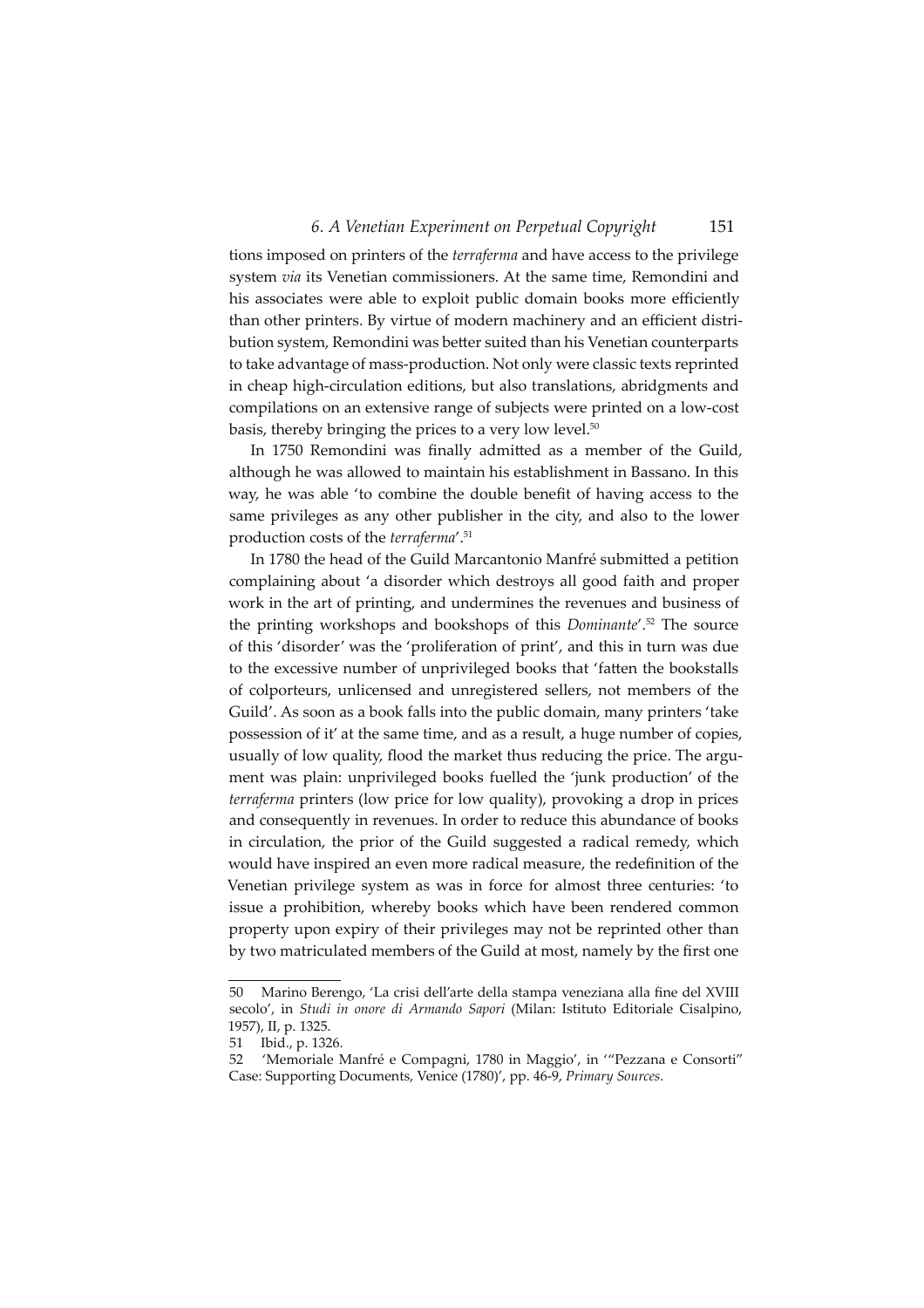who undertakes this task and by only one more apart from him'.

The ruling of the *Riformatori* of 30 July 1780 converted this complaint into a Bill.<sup>53</sup> Since the root of the troubles of the Venetian printing press was apparently the number of books available in the public domain, the legal solution was simply to eliminate the public domain as such. More accurately, the temporary privilege was replaced by a system of perpetu ally renewable privilege: 'Be it enacted that henceforward the first legitimate owner of a privilege, and only him, shall be entitled to seek licence for reprinting the book in question once the privilege is expired, and this for how many reprints he wants'; and the same right 'shall have, before the privilege owner, whoever he is, the author of the work in question, as it has always been done'. The public domain was hence limited to books 'abandoned' by the first privilege owner or by the author. However, any publisher could seek a ten year privilege for up to six 'abandoned' books. Moreover, a list of about a hundred books to be reserved to 'printers in financial difficulties', was maintained.<sup>54</sup>

The duration of privilege, as established in the 1767 Act, was amended as follows:

| Duration          | Category of books        | Scope of novelty requirement |
|-------------------|--------------------------|------------------------------|
| 30 years $(20)$   | New books                | Absolute novelty             |
| if printed on     |                          |                              |
| $terraferma$ ) –  |                          |                              |
| Indefinitely      |                          |                              |
| renewable         |                          |                              |
| $15$ years $(10)$ | Reprints,<br>if<br>never | Territorial novelty          |
| if printed on     | printed in Venice        |                              |
| $terraferma$ ) –  |                          |                              |
| Indefinitely      |                          |                              |
| renewable         |                          |                              |
| $10$ years $-$    | 'abandoned' books (up    |                              |
| Indefinitely      | to 6 per publisher)      |                              |
| renewable         |                          |                              |

**Table 3. Perpetually Renewable System (1767)**

In order for a book to fall into the public domain, it should have been 'aban doned' after the first or a subsequent privilege term *and* not be required by any publishers *or* recorded in the list of books to be used by printers in need. The public domain was, *de facto*, cancelled.

<sup>53</sup> Terminazione degli Eccell. Riformatori, 30 Luglio 1780.

<sup>54</sup> A tricky system of allocation of books between 'printers in need' was defined in a further ruling of 28 September 1780.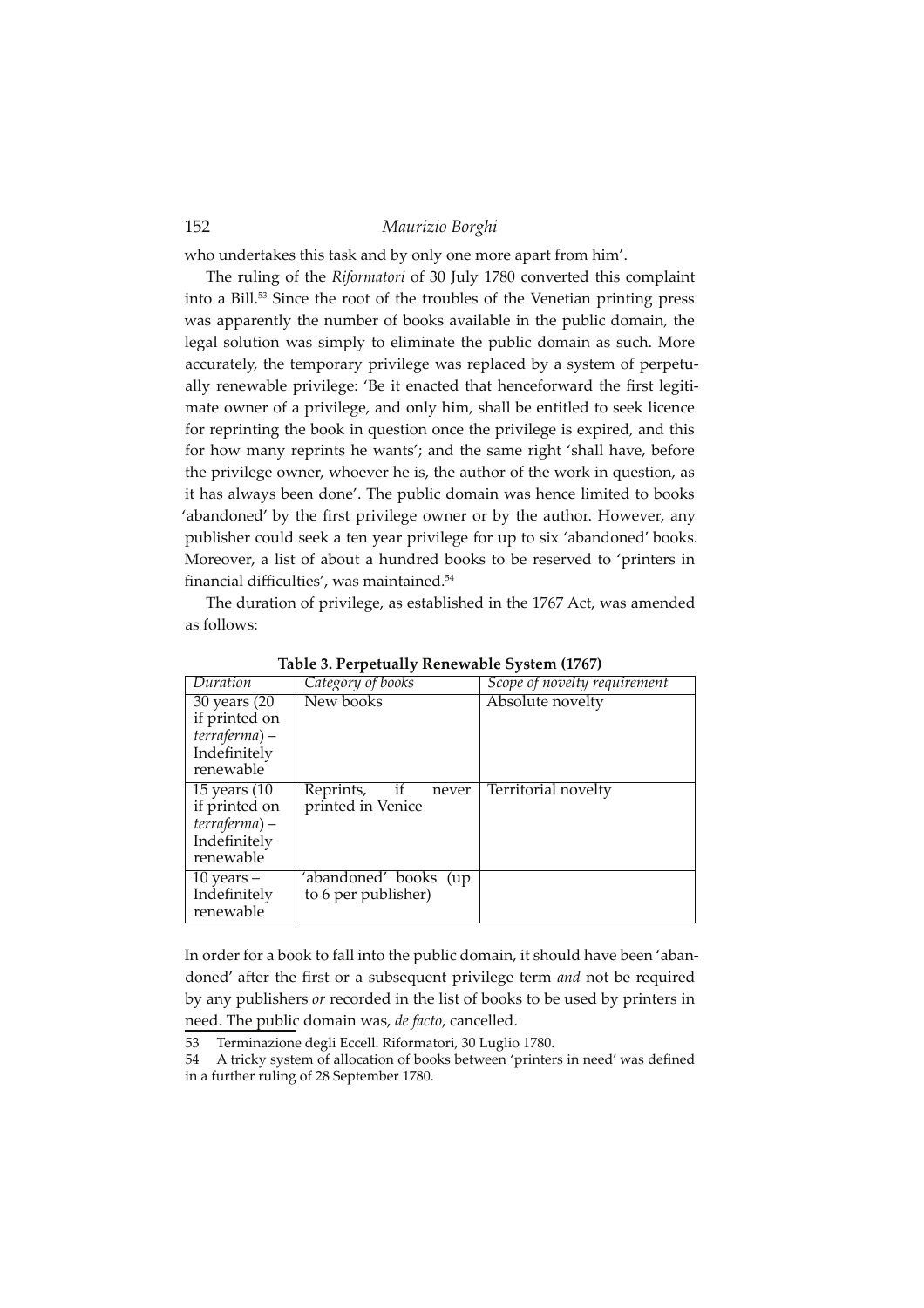The *Riformatori*'s Bill, as inspired by the Guild's petition, was passed by the Senate on 9 August without any substantial amendments.<sup>55</sup> Such an unprecedented measure, however, was harmful for the most 'capitalistic' part of the Republic's publishing industry which relied heavily on public domain books. This part was represented not only by Remondini – who, although not mentioned in the Guild's complaint, was the real addressee of the grumbles – but also by its main competitors in the new and promising market of cheap editions. Hence, the Bill and its inspiring petition were opposed by a group of twelve publishers lead by Francesco Pezzana who submitted a counter-petition to the Senate on 28 March 1781.<sup>56</sup>

In the *Pezzana e Consorti* petition, many commercial arguments against the perpetual privilege were put forward. The publishing industry, it was argued, is nourished by an 'abundance of genres', while monopoly keeps prices artificially high. Moreover, monopolies discourage the circulation of books, since the owner of an exclusive right to sell has no incentive to circulate his book, and, because of the system of exchange,<sup>57</sup> 'by limiting the circulation of his book he destroys also that of the other'. Furthermore, the complaint stressed the importance of maintaining 'a basis of essential books' (classics and the like) in the public domain, since they represent the necessary 'infrastructure' of the book trade, and 'a monopoly over these books would deprive a business of its very basis, thus striking at the root of its trade, also making it impossible for a printer to venture into new editions'.<sup>58</sup>

The public domain of books, which in the Guild's petition was regarded as the source of all evils, was addressed by *Pezzana e Consorti* as the very basis of the publishing business. Granting a monopoly over this basic infrastructure would have meant depriving the whole industry of its starting material, and reducing the 'abundance of genres' which represented the basic layer which sustained the whole market place for books.

The case was discussed in due form before the Senate, and a counter argument submitted by the Guild, replying to Pezzana e Consorti's argu-

<sup>55</sup> Decreto dell'Eccell. Senato, 9 Agosto 1780, in "'Pezzana e Consorti" Case: Supporting Documents, Venice (1780)', pp. 54-6, Primary Sources.

<sup>56 &</sup>quot;Pezzana e Consorti" Case: Counter-petition and Rulings (1781)', pp. 1-19, *Primary Sources*.

<sup>57</sup> According to this system of distribution each book house (which normally functioned both as publisher and as bookseller) could keep an assorted stock of books by 'exchanging' their own books with other book houses. 58 Ibid.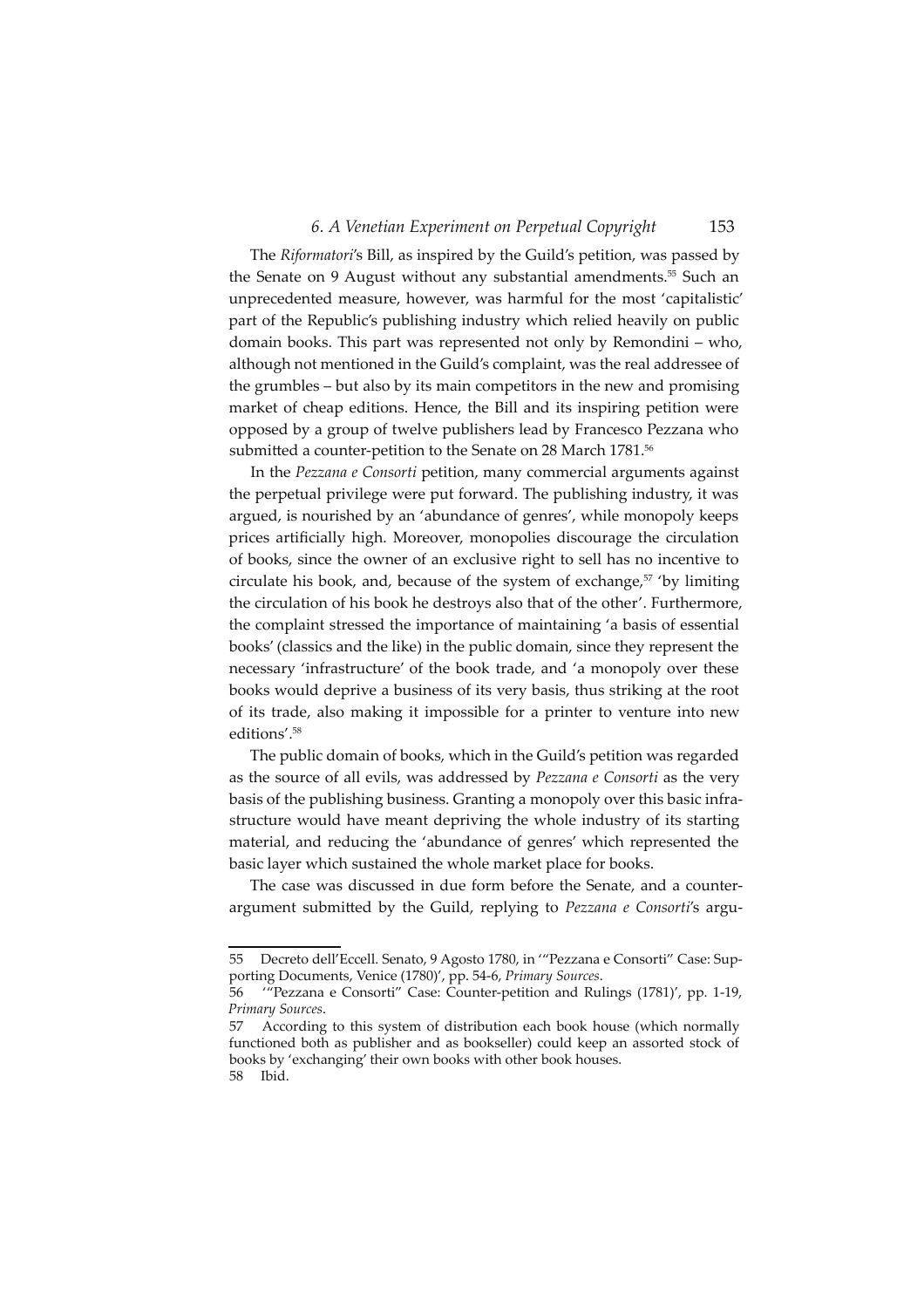ments was heard on 20 April 1781.<sup>59</sup> The decision of the Senate issued on 27 September 1781 was in favour of the Guild and of the Riformatori's Bill, and thus for the maintenance of the perpetual-privilege system. $60$  However the Senate seemed aware that the Bill represented a major departure from the legislative trail, since it addressed an unconventional recommendation to the *Riformatori* to carefully supervise the effects of the Bill 'upon the advantage of the art of printing and upon the universal benefit of the subjects [of the Republic]'.<sup>61</sup>

During its nine years of life the system was assessed twice as to its effects. In 1784 a detailed report on the state of the publishing industry remarked a slight progress in the number of printing presses in activity: although there was no conclusive evidence that the improvement was due to the new privilege system, the report strongly advocated for its maintenance $62$ . Apparently the positive trend was continued in the following years. $63$  However, on 1 May 1789, a further review of the whole printing press concluded that the effects of the perpetual privileges were more harmful than beneficial.<sup>64</sup> As a consequence of this, the *Riformatori* eventually took the view of revoking the system of perpetual privileges and re-established the previous terms of thirty and twenty years for new books and reprints respectively. Acknowledging 'abuses and harmful consequences that derived from the perpetual privileges that were granted to booksellers and printers of the Guild upon every category of books', the *Riformatori* terminated all the privileges for 'common place books, such as school, religious, and other small-size books', and restored the previous twenty year system for all new books. The Senate enacted the Bill on 10 June 1789.<sup>65</sup>

### Conclusion

The Venetian experience is not only a case concerning the duration of monopolies. It is, above all, an experiment *on* the public domain. It is an attempt at administering this res nullius which, unexpectedly, became a

<sup>59</sup> Memoriale avversario, 20 Aprile 1781, in "Pezzana e Consorti" Case: Counterpetition and Rulings (1781)', pp. 20-1, Primary Sources.

 $60$  27 Settembre 1781, in Brown, pp. 314-5.

<sup>61</sup> Ibid., p. 315.

<sup>62</sup> Relazione 15 luglio 1784 (Antonio di Prata), in Archivio di Stato di Venezia, Riformatori, filza 47, c. 43-7.

<sup>63</sup> Infelise, p. 330.

<sup>64</sup> Brown, pp. 320-4.

<sup>65</sup> Ibid., p. 324.